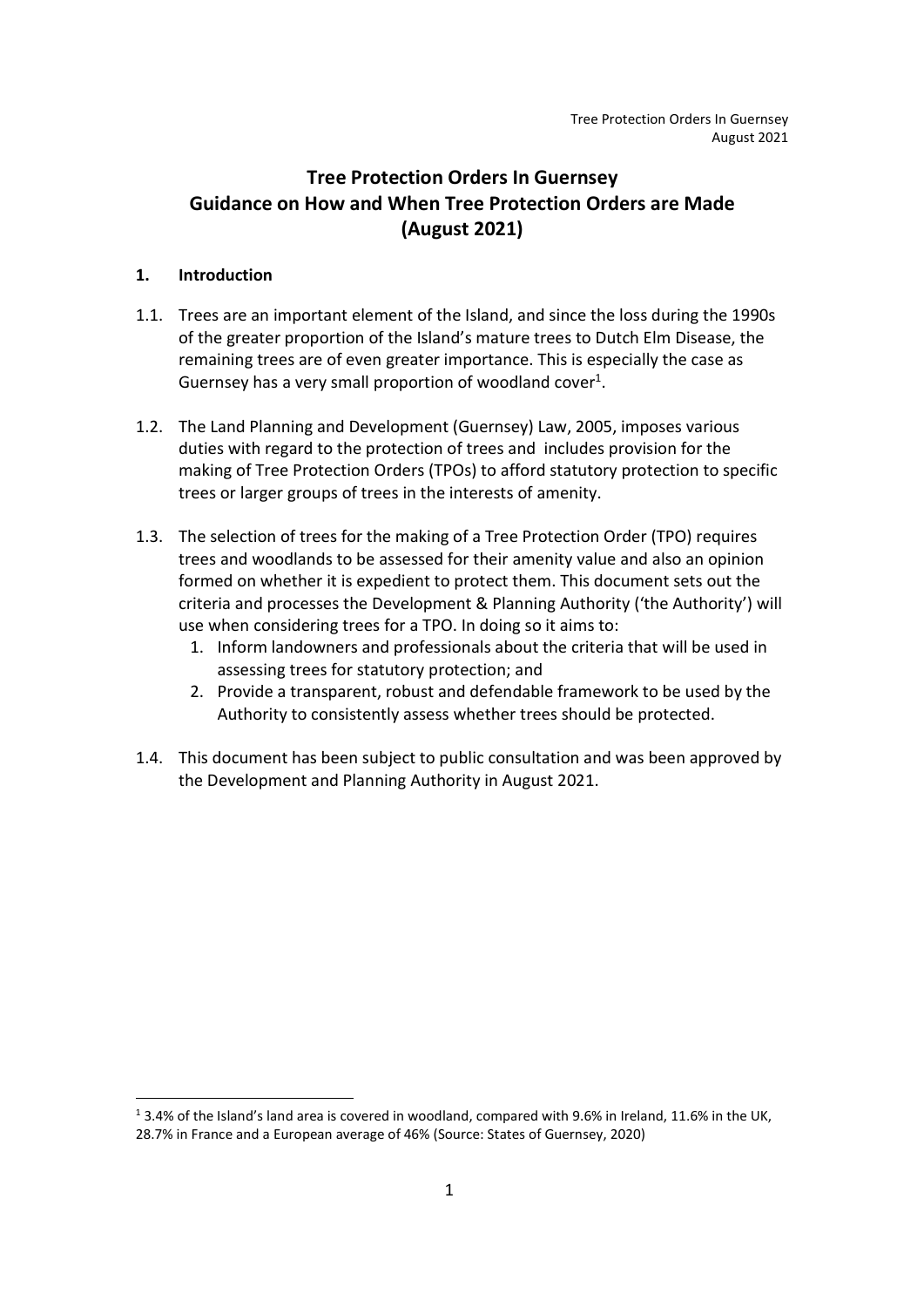#### 2. Procedure for Protecting Trees.

2.1. The key stages and actions for protecting trees are summarised in the below diagram and explained in the following pages.

#### Initiation

•Request from the public, pre-application enquiry or planning application

#### Amenity Assessment and Expediency Opinion

•Carried out by a person authorised by the Authority

#### Decision to Protect Tree(s) or Not Protect Trees

- •Delegated to Officers
- •If decision is to protect, owner(s) of the land on which the tree and its roots are located are notified by letter and Gazette Notice
- •If decision is not to protect landowner and person who initiatied are informed

#### Making Representations to the TPO

- •Representations submitted within 28 days of Notification/Gazette Notice
- •Representations can object to or support the TPO
- •Planning Service will acknowledge reciept of representation

## Consider Representations to the TPO

- •Representations will be given fair and reasonable consideration
- •Considerations will be recorded and kept for future reference

#### Confirm or Revoke the TPO

- •Confirmed with or without Modifications
- •TPO can be revoked
- •Decision must be made within 6 months of Notification/Gazette Notice

## Informing the Landowner and Representors of the Decision

- •Authority must inform the landowner in writing and address any objections in their letter
- •The Authority will also inform any people who made representations as well as the person who intiated the TPO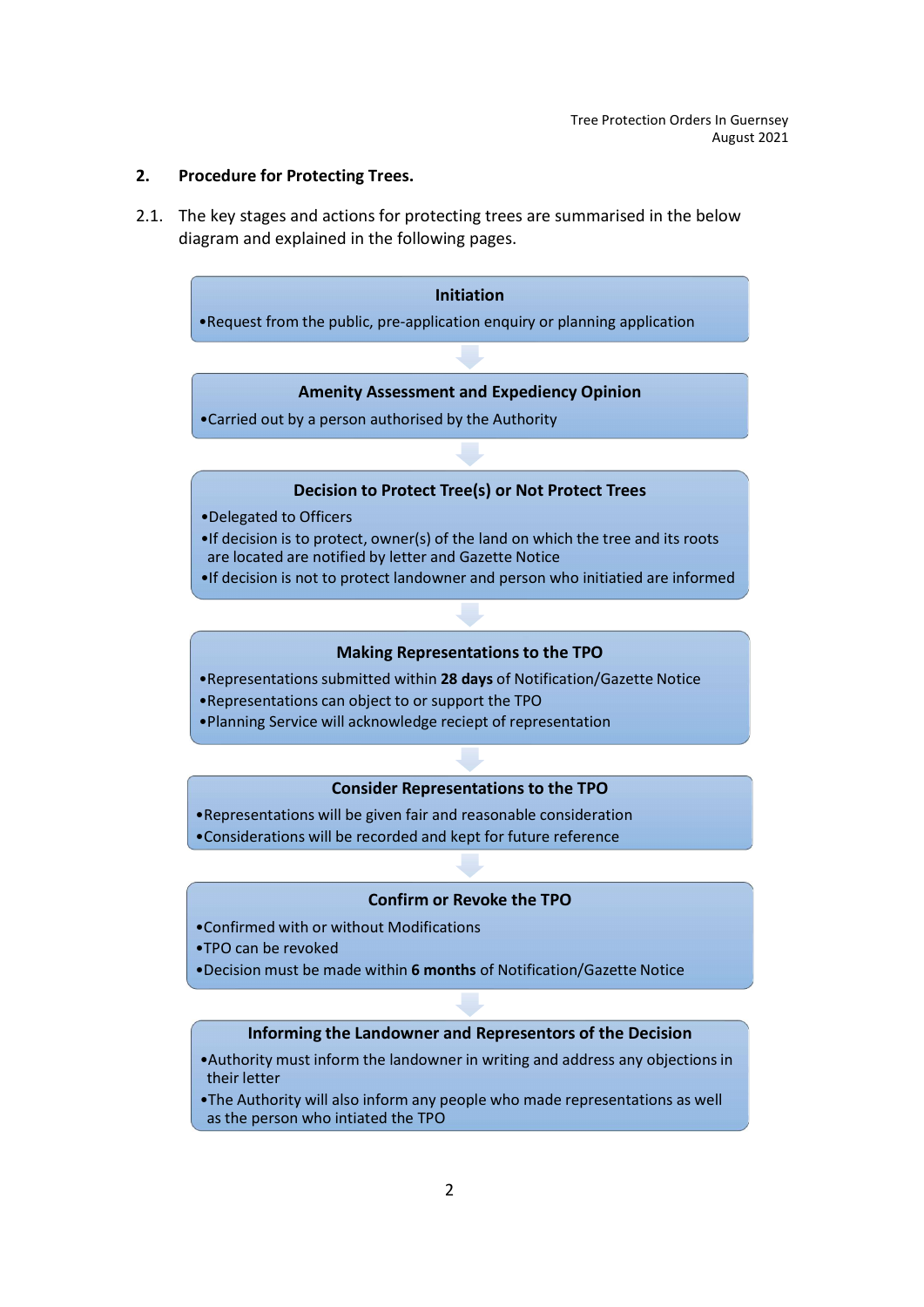# 3. Initiation

- 3.1. Assessment for a TPO could be initiated by:
	- any person (typically an arborist) concerned about someone intending to carry out inappropriate tree works;
	- construction or other damaging works proposed within the vicinity of trees (typically identified by a pre-application enquiry or planning application); and
	- planning applications for "lopping, topping or felling" of trees on sites where a planning condition requires consent for such works or for the removal of such conditions.
- 3.2. When considering trees for protection the Authority must be able to demonstrate that those trees contribute to public amenity and also that it is expedient to protect those trees.

# 4. Amenity Assessment and Expediency Opinion

## Amenity Assessment

- 4.1. The Law (the Land Planning and Development (Guernsey) Law, 2005, section 43) requires a TPO to be made only where it is in the interests of amenity. The Law does not define 'amenity', nor does it prescribe the circumstances in which it is in the interests of amenity to make a TPO.
- 4.2. The Authority considers it is reasonable to conclude that TPOs should be used to protect selected trees and woodlands if their removal would have a significant impact on the local environment and its enjoyment by the public. The Authority should be able to show that a reasonable degree of public benefit would accrue before TPOs are made or confirmed, and be able to explain to landowners why their trees or woodlands have been protected by a TPO.
- 4.3. A structured and consistent method of assessing the 'amenity value' of trees must take into account the following criteria:
	- (1) Visibility: the extent to which the tree(s), group of trees or woodlands can be seen by the general public will inform an assessment of whether its impact on the local environment is significant. If they cannot be seen or are just barely visible from a public place, such as a road or footpath, a TPO might only be justified in exceptional circumstances;
	- (2) Individual impact: the mere fact that a tree is publicly visible will not of itself be sufficient to warrant a TPO. The assessment should also consider the tree's particular importance by reference to its size and form, its future potential as an amenity, taking into account any special factors such as its rarity, value as a screen or contribution to the character or appearance of the locality. In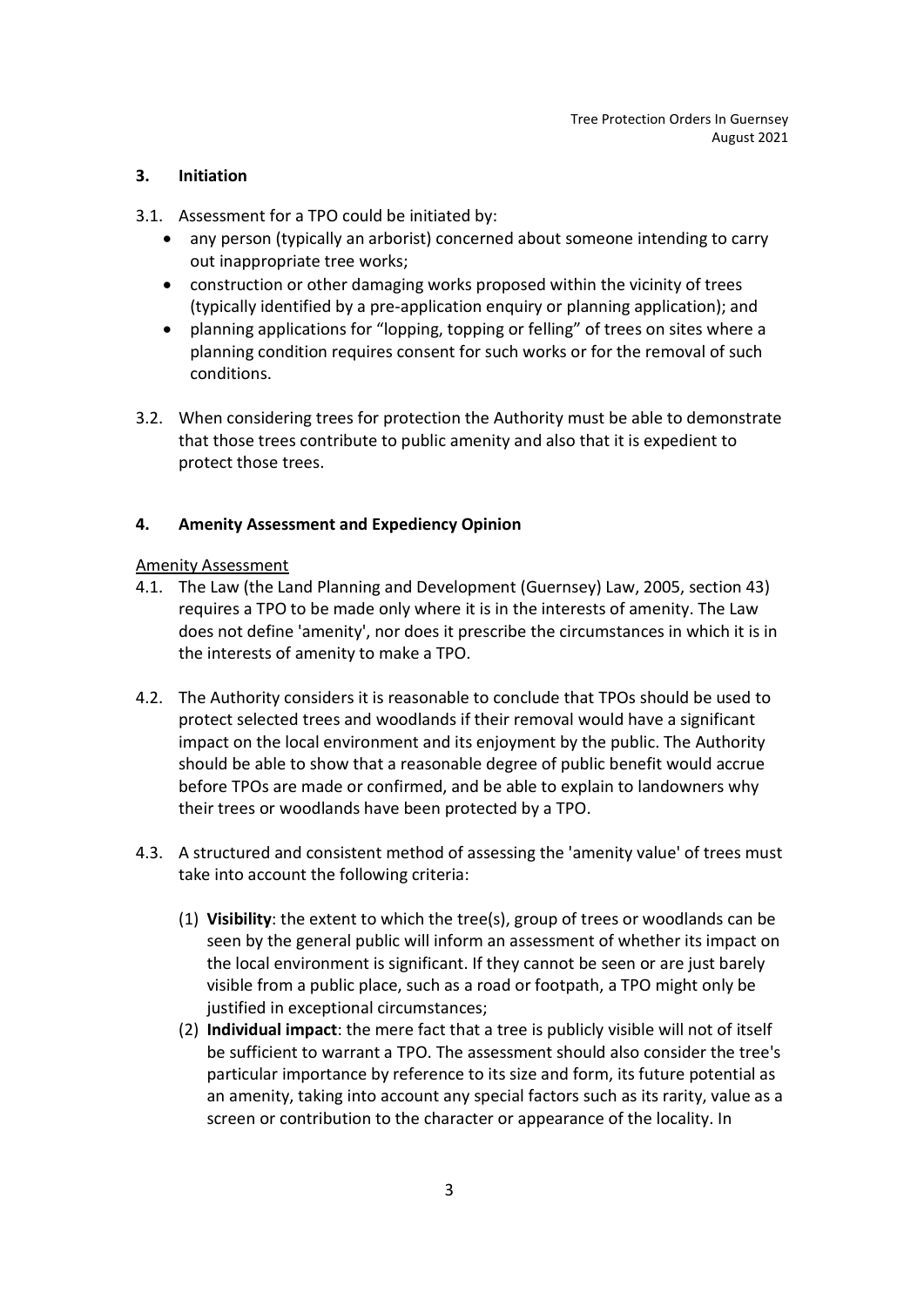relation to a group of trees or woodland, an assessment should be made of its collective impact;

- (3) Wider impact: the significance of the trees in their local surroundings should also be assessed, taking into account how suitable they are to their particular setting and the underlying landscape character, as well as the presence of other trees in the vicinity.
- (4) Biodiversity and Ecology: almost any reasonably sized tree(s) and the ground on which it stands can contribute to the biodiversity and/or ecology. Therefore, greater weight will be given to trees that are particularly important for biodiversity/ecology; and/or could contribute to the special interest of a Site of Special Significance and/or another designation for biodiversity/ecology interest.
- (5) other factors, which may include one or more of the following:
	- a. pollution control;
	- b. shade or shelter;
	- c. where the tree is an especially outstanding tree;
	- d. the tree forms part of the special interest or setting of a Protected Building or Protected Monument and/or is a feature within a Conservation Area;
	- e. the contribution the tree(s) might make to an approved States' strategy, resolution, plan or equivalent;
	- f. screening for privacy or of an eyesore (which may or may not be part of a landscape scheme or conditions of a planning permission); and
	- g. contribution to mitigating climate change
	- h. where the tree(s) are a structural component of soil erosion or soil stabilisation effect
	- i. where the tree(s) form an active part of children's play.
- 4.4. The above other factors, as may be relevant in a particular case, will usually contribute to the public amenity value of a tree(s). However, they can be sufficient alone to warrant a TPO.
- 4.5. In summary, assessment of trees will require a professional judgement to be made of the value or benefits of those trees, including:
	- the contribution made as a feature and in visually enhancing the locality, usually as visible from public places;
	- the contribution made to the underlying landscape character of the locality;
	- the benefit the trees have in ameliorating the local environment, especially in urban or suburban areas;
	- the contribution made to biodiversity, mainly by native/naturalised trees; and
	- any special features/factors (e.g. principal component of arboricultural features, cohesive tree group, special historic/commemorative importance, or of exceptional form, especially if rare or unusual).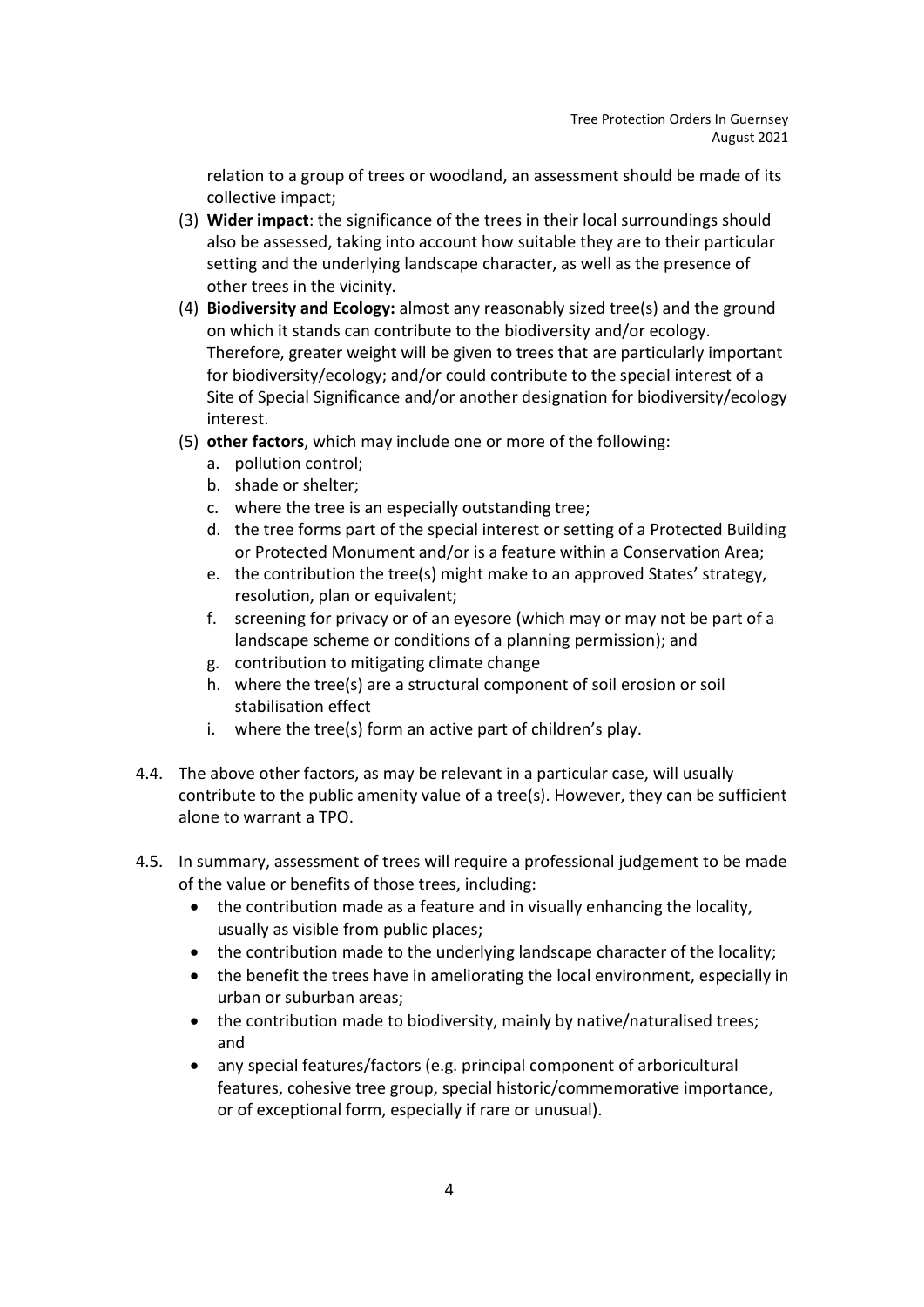#### The Amenity Assessment Survey

- 4.6. Before making a TPO the Officer should visit the site of the tree or trees in question and consider whether or not a TPO is justified. An Amenity Assessment can be made by an Officer of the Planning Service, or any other person authorised by the Authority. The Amenity Assessment should be made by a suitably qualified person (such as an aborist) which is important in correctly identifying the species of the tree and its health and condition. Only in exceptional circumstances should a non-suitably qualified person undertake an amenity assessment.
- 4.7. Any person duly authorised in writing by the Authority may enter land for the purpose of deciding whether and in what manner the making of a TPO ought to be exercised, although it may sometimes be possible to assess the tree without entering the land. If there is an immediate risk of felling this can justify the making of a TPO before it is possible to assess fully the amenity value of the tree. This should not, however, prevent a preliminary judgment being made on whether a TPO would appear to be justified on amenity grounds, nor from making a more considered assessment before the TPO is confirmed. Only in exceptional circumstances should a non-suitably qualified person make this assessment.
- 4.8. During the site visit the Officer should gather sufficient information to draw up the TPO with accuracy. The Officer should accurately record the number and species of the individual trees or groups of trees to be included in the TPO and their location. The boundaries of Areas and Woodlands should be identified. Site survey notes and photographs should be taken and retained for future reference as well as an aide memoir to complete the Amenity Assessment Form.

#### Expediency

- 4.9. Although a tree may merit protection on public amenity grounds, an opinion must also be formed on whether it is expedient to make the TPO. The following gives guidance on when and why it may, or may not, be expedient to make a TPO.
- 4.10. Risk to the Tree(s). It may be expedient to make a TPO if there is a demonstrable risk of the tree being cut down or pruned in ways which would have a significant impact on the amenity of the area. It is not necessary for the risk to be immediate. In some cases the Authority may believe that certain trees are at risk generally from development pressures that might be evident through a pre-application enquiry or a planning application. There may be some other reason to believe that trees are at risk such as changes in property ownership and intentions to fell trees. These are not always known in advance, so in exceptional circumstances the protection of selected trees may be justified as expedient on a precautionary basis.
- 4.11. Condition of the Tree(s). It is unlikely to be expedient to make a TPO in respect of trees which are under good arboricultural or silvicultural management. Conversely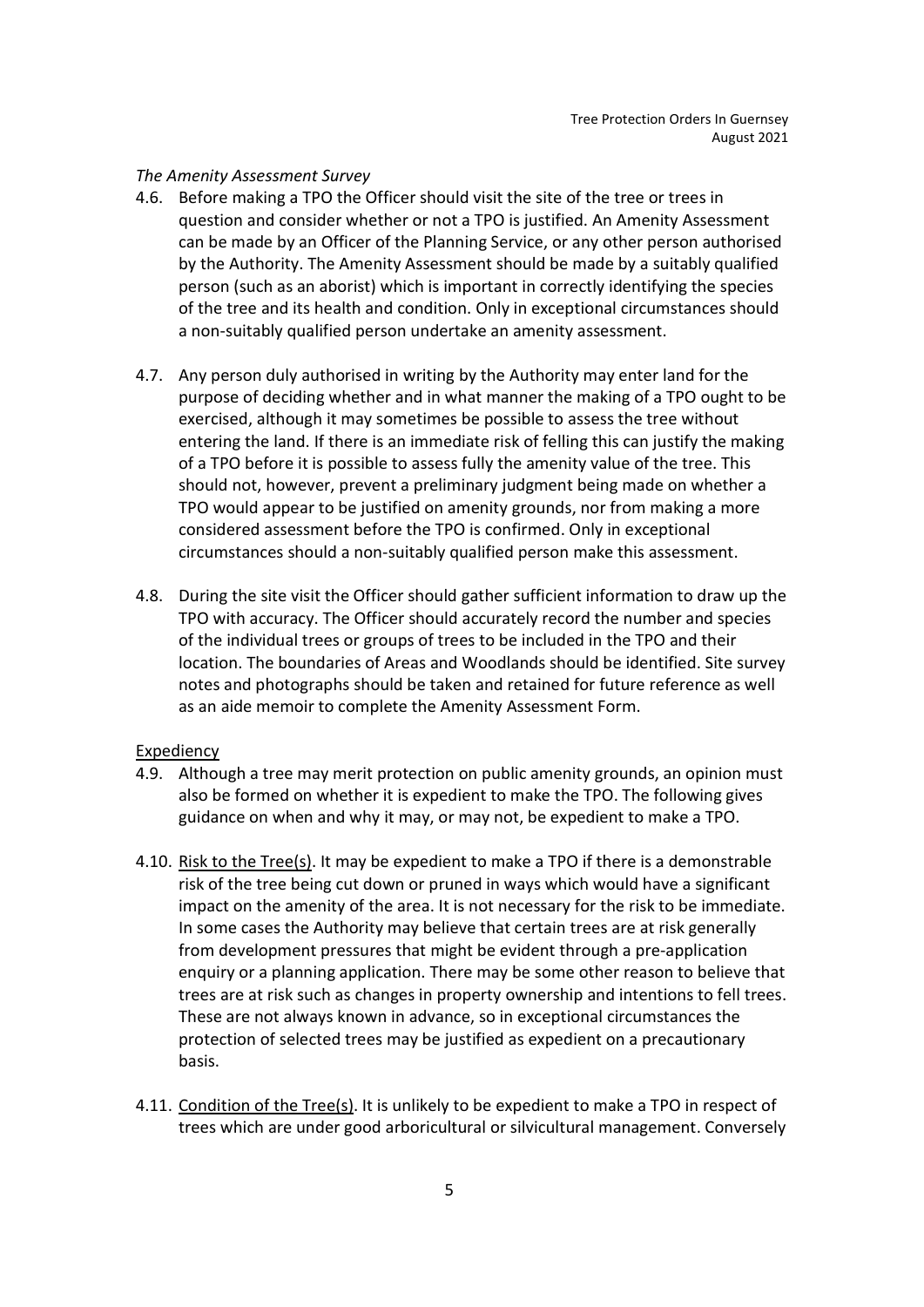it would not be expedient to protect a dead, dying or dangerous tree; nor would it normally be expedient to protect a tree with a lifespan of less than ten years. However, where trees are in poor health or structural condition they can be protected if they are part of a Group, Area or Woodland TPO. This gives such trees protection and if replaced with equivalent trees the amenity value of the group would be sustained in the longer term.

- 4.12. Tree(s) on States' Owned/Managed Land. The States own and manage large areas of land on which trees are located. The Land Planning and Development (Guernsey) Law, 2005, places a duty on all States' Committees to ensure that existing trees are protected. As a responsible owner the States will manage its stock of trees in a manner that will, wherever possible, sustain their long term survival. It will not, therefore, normally be expedient to give such trees statutory protection with a Tree Protection Order. However, in the following circumstances it may be expedient to issue a Tree Protection Order:
	- The land is to be sold, which is especially important if it is to be sold with development potential because a purchaser needs to aware whether the tree(s) are protected or not; or
	- The land is or is likely to be subject to development.
- 4.13. Given the above, it is important that States' Services and Committees contact the Authority at the earliest possible stage if they are thinking of selling land or carrying out development on land with existing trees.
- 4.14. Trees Subject to a Condition on a Planning Application. Prior to 2009, when the TPO system was introduced to Guernsey, some trees were protected by a condition on a planning application. Similarly, since 2009 some existing and newly planted trees have been protected by such conditions. The Authority will review these planning conditions when it is necessary, such as a pre-application enquiry or a new planning application or at request from the landowner. It may be expedient to protect such trees, especially where 'other factors' apply (see paragraph 2.6 above).
- 4.15. Tree(s) within Sites of Special Significance (SSS). Sites of Special Significance are shown on the Proposals Map of the Island Development Plan. Planning permission is needed to top, lop or fell a tree(s) within a SSS where that tree(s) contributes to its special interest. Therefore it will not normally be expedient to protect a tree(s) within a SSS unless it has been demonstrated it does not contribute to its special interest.
- 4.16. Extant Full Planning Permission. Where full planning permission has been given and that permission has not expired (usually a permission expiries after 3 years if it has not been implemented), it will not be expedient to protect the trees if this would prevent implementation of that permission. However, it may be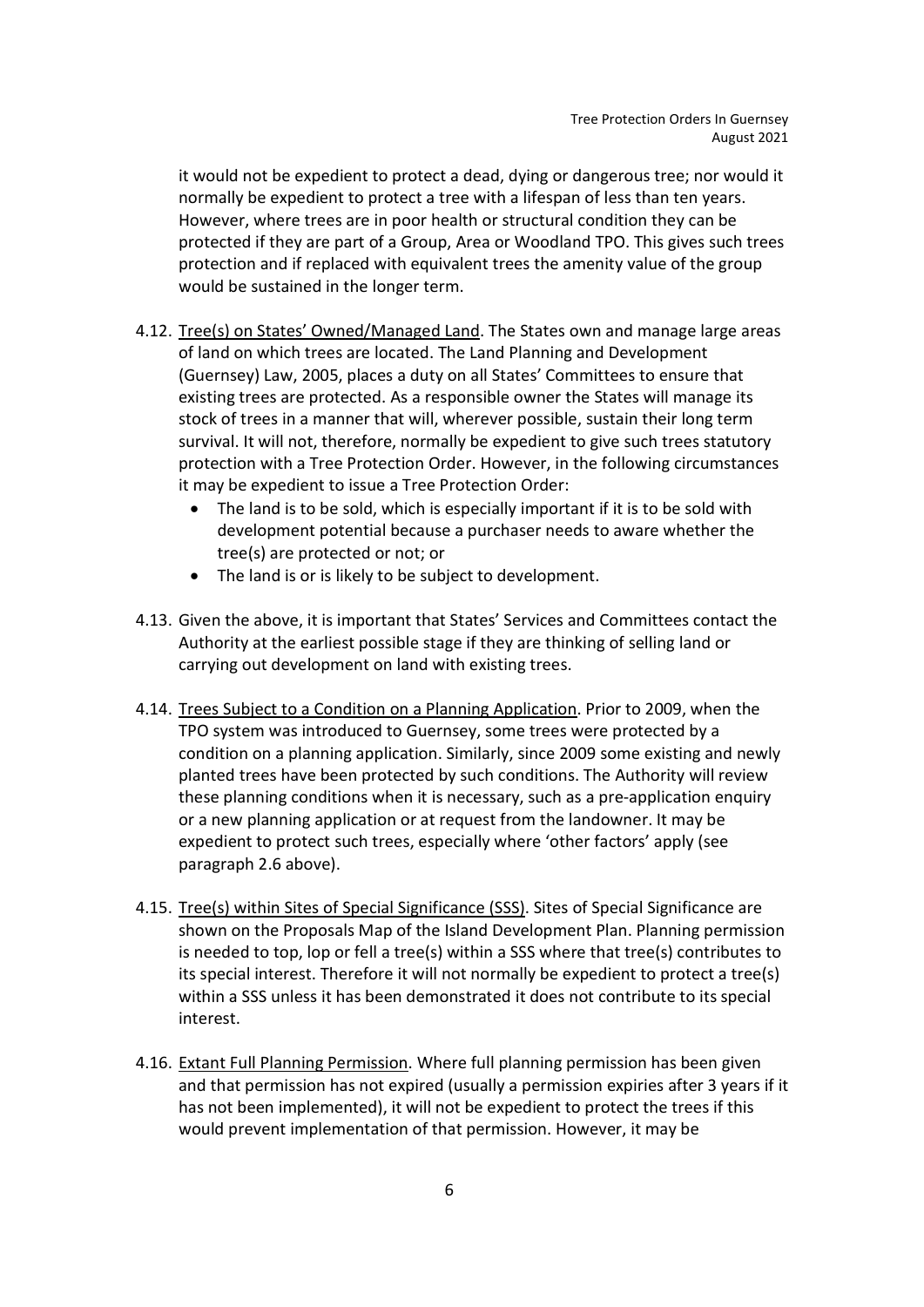appropriate to protect such trees if an application is received to renew that planning permission.

- 4.17. Exemptions. It will not be expedient to protect trees that could be cut down or removed in accordance with Class 7 of the Land Planning and Development (Exemptions) Ordinance, 2007 including any updates to this Ordinance.
- 4.18. The opinion of whether it is expedient to protect a tree (the 'Expediency Opinion') should be recorded by Officers on a standard form which must be kept for future reference.

## 5. Decision to Protect or Not Protect Trees

- 5.1. TPOs can often be made at a time when there is a risk that trees may be cut down or destroyed in the near future. Therefore the Authority's approved scheme of delegation provides authority for the making of a TPO to the Director of Planning and other Officers under his/her supervision.
- 5.2. In cases where the threat to trees is immediate (such as a Tree Surgeon on site preparing to undertake work to the tree), the TPO can be made by Officers on the spot using the Immediate Tree Protection Order form. In such cases the TPO must be confirmed as soon as possible and not more than six months.
- 5.3. Officers will consider the circumstances of each individual case on its merits and by exercising their professional judgement. Where trees do not contribute to public amenity they will not be protected. Where trees contribute to public amenity and it is expedient to protect them, they will be protected. Where trees contribute to public amenity but there are reasons why it is not expedient to protect them, they will not be protected.

## Types of TPOs

- 5.4. A decision to protect the tree(s) also needs to consider the most appropriate type of protection. The following types of TPOs are possible:
	- 1. Individual. If an individual tree(s) merit protection in their own right they should be specified as individual trees in the TPO. The map will be marked T1, T2 etc. and a schedule provided, e.g. T1 – oak. T2 Sycamore.
	- 2. Group. The group category should not normally be used simply to protect trees which have individual merit and happen to be standing close to one another, but for their merit as a group, if their overall impact and quality justify protection. They can be marked on the map as G1, G2 etc and the number of trees in the group and their species should be specified in the Schedule of the TPO (e.g. G1 comprising of 2 Oaks, 2 Sycamore; G2 comprising of 3 Ash). Where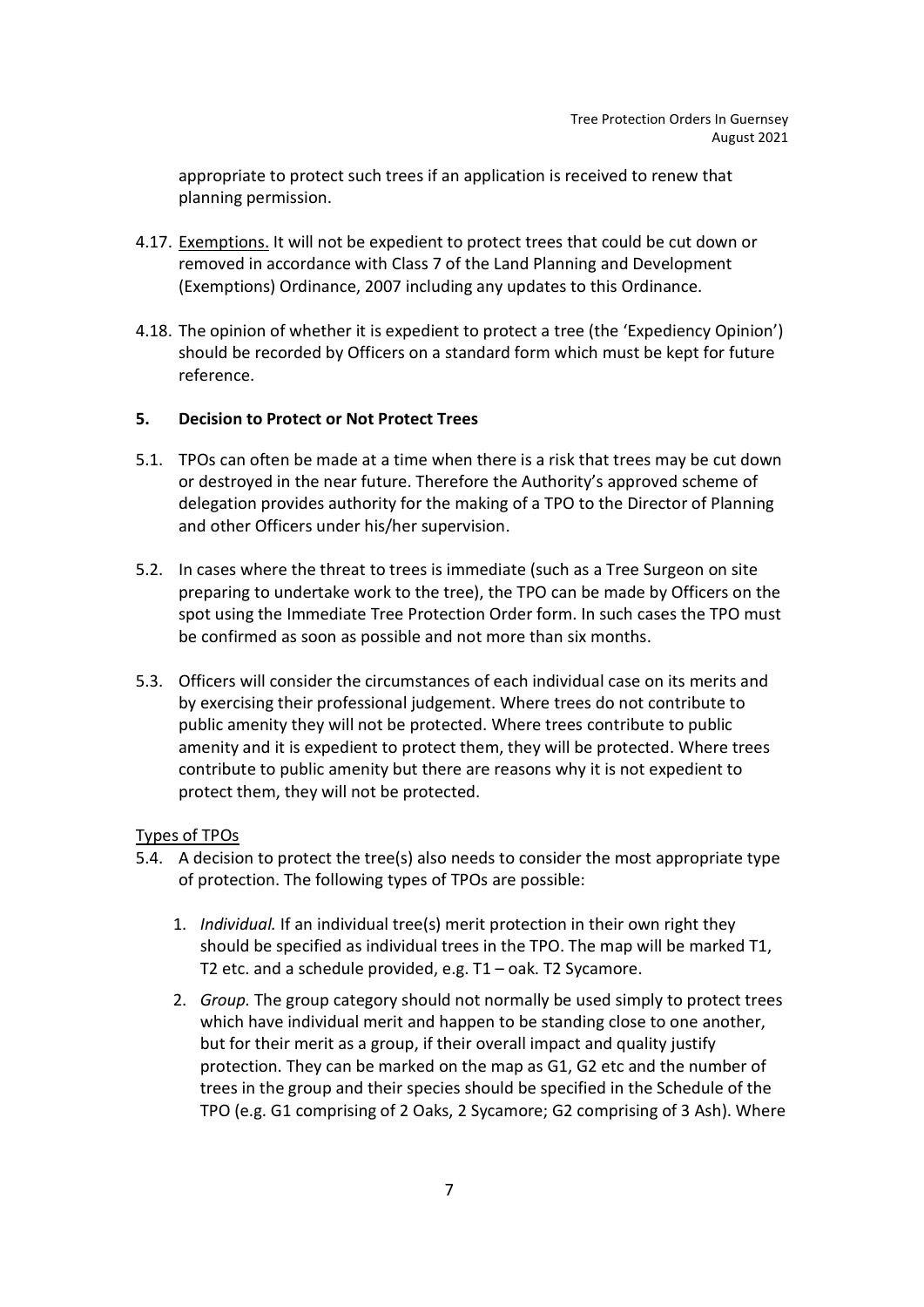possible, each tree's location and indicative root area should be shown on the map.

- 3. Area. Using the area classification is an alternative way of specifying scattered individual trees. All the trees within the defined area on the map are protected if their description in the schedule of the TPO is all-encompassing (e.g. 'the trees of whatever species within the area marked A1 on the map'). If the TPO limits protection to those species within the area which make a significant contribution to amenity, this should be made clear in the description of the trees in the Schedule (e.g. 'the oak and beech trees within the area marked A2 on the map'). The area classification has its drawbacks. Firstly, it is possible that trees will be included in the TPO which do not merit protection. Secondly, unlike woodlands, the TPO protects only those trees standing at the time the TPO was made. It is preferable that the area classification should only be used in emergencies (e.g. where the trees are at immediate threat) or where the trees need to be protected quickly (e.g. where a pre-application enquiry or planning application has been submitted). In such cases the area TPO should only be used as a temporary measure until the trees in the area can be assessed in more detail and alternative form of protection considered if confirming the TPO.
- 4. Woodland. For areas of trees or woodlands it is not necessary for the purposes of the TPO to record the number of trees, and a general description of species should be sufficient. It is, however, important to gather enough information to be able to define accurately on the map the boundaries of the areas or woodlands in question. The boundary of woodland should be indicated on the map as accurately as possible, making use of any natural landscape features or property boundaries in a way that will avoid any future uncertainty if trees close to the boundary are removed. Use of the woodland classification is unlikely to be appropriate in gardens.
- 5.5. Where a decision is made to protect the tree(s) the Authority must notify the landowner(s) in writing and place a notice in La Gazette Officielle ('the Gazette'). The Authority will endeavour to ensure that the issue of its letter to the land owner(s) and the placing of the Gazette Notice are on the same day. However, this is not always possible, especially where an immediate TPO has been made. In such cases, the Authority will place the Gazette Notice as soon as practically possible.
- 5.6. When notifying the landowner the Authority is required to provide information such as the address on which the tree(s) are located and the appeal procedure. The Authority will also provide the Amenity Assessment Form as well as the Expediency Opinion in order to explain to the land owner why the Authority considers the trees are worthy of statutory protection and has acted to make a TPO.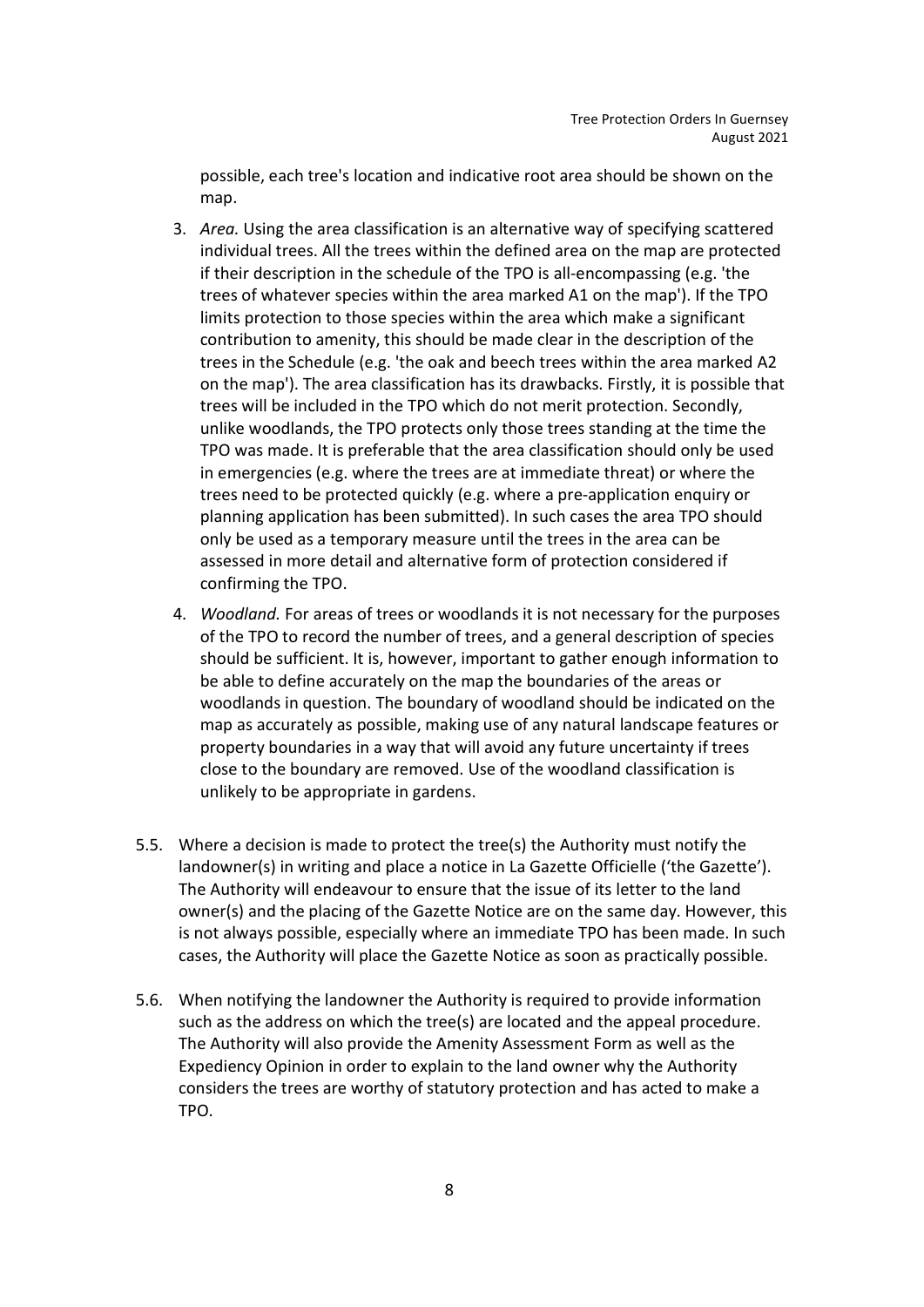5.7. Where the decision is not to protect trees on the grounds that they contribute to public amenity, but it is not expedient to protect them, this does not preclude the Authority from protecting the tree(s) in the future where there is a material change in circumstances, e.g. if land ownership changes or the trees are subject to development pressure.

## Preparing the TPO

- 5.8. A TPO will be in the form of the standard TPO developed for individual trees, groups of trees, areas of trees and woodlands. Any combination of these four categories may be used in a single TPO.
- 5.9. The tree, trees or woodlands to be protected will be specified in the Schedule of the TPO and their location shown on a map which is also included in the TPO. The scale of the map (using the current version of Digimap) will be sufficient to give a clear indication of the position of the trees or woodlands (1:1250 will usually be sufficient for trees or groups of trees; 1:2500 will usually be sufficient for woodlands).
- 5.10. For individual and groups of trees the map will show the location of the centre of the tree trunk together with an indication of the likely extent of the roots. The extent of the tree roots will be estimated. It is important to note that this is an estimate for the purposes of notifying owner(s) of land where the trees and their roots are likely to be located. Further research may be necessary to accurately establish the likely extent of roots taking into account the site conditions.
- 5.11. The map for Area and Woodland Trees will only show the area of land within which the trees are protected.

## 6. Making Representations to the TPO

- 6.1. Any person may make representations on the TPO. Representations must be made in writing within 28 days of receiving the letter from the Authority or the Gazette Notice (whichever is later). Representations can be made by email (planning@gov.gg) or by letter (addressed to The Planning Service, Frossard House, La Charroterie, St Peter Port Guernsey GY1 1FH), giving the name and address of the representor. Anonymous representations cannot be accepted.
- 6.2. If you wish to make a representation, it is important to state whether you support or object to the TPO and specify which TPO you are referring to. This is best achieving by adding, for example: "Objection to TPO ref PT1 at High Street, St Peter Port; or "Support to TPO ref PT1 High Street St Peter Port" in the subject line of the email or as the subject of the letter. The following sets out the factors the Authority can and cannot take into account when considering representations.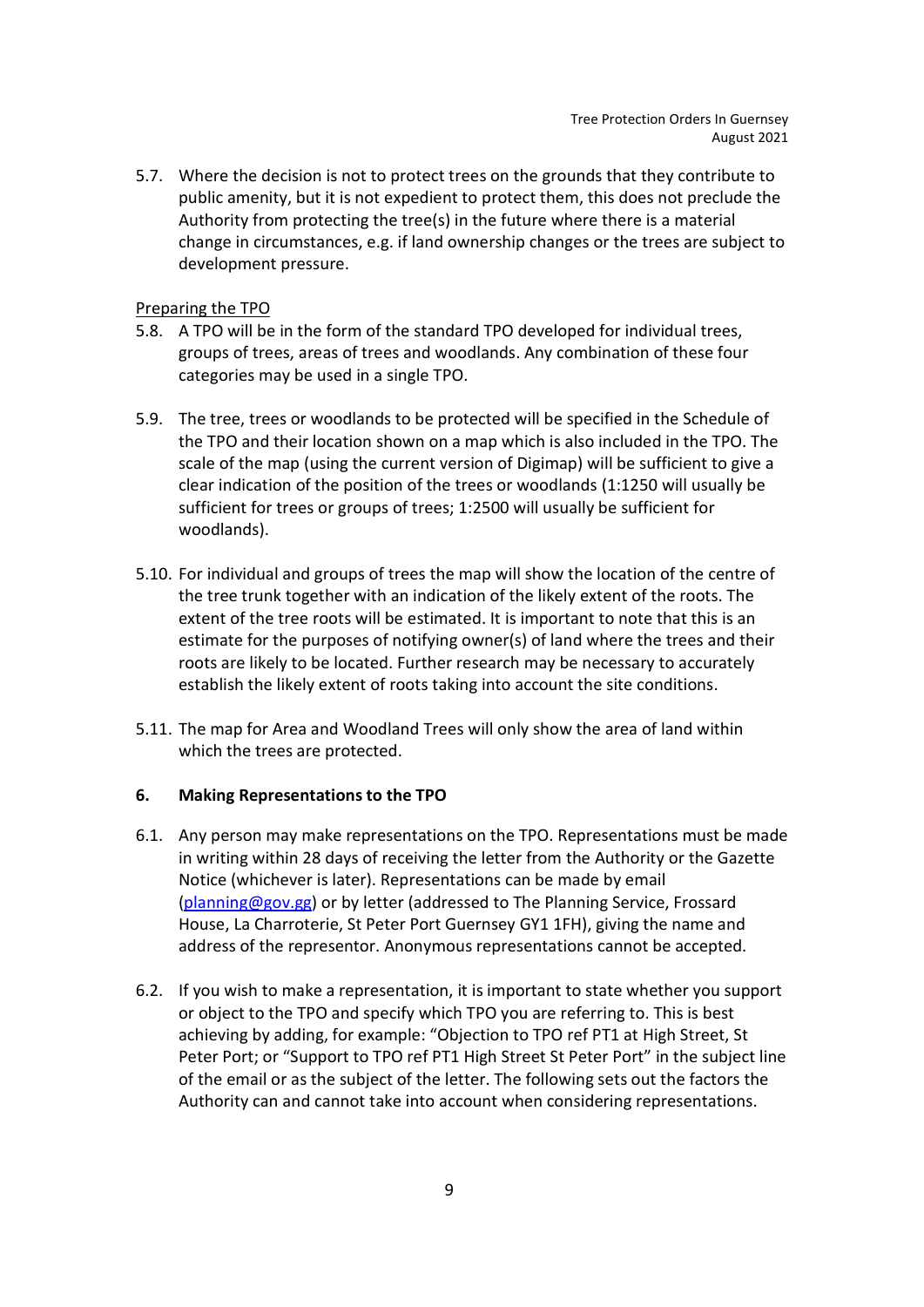- 6.3. Factors the Authority CAN take into account
	- The contribution the tree(s) make to public amenity  $-$  this usually means the tree(s) must be able to be seen from a public place.
	- The health of the tree(s) (e.g. if the tree is dead, diseased or dying)
	- The general condition and structure of the tree(s)
	- If the tree(s)s contribute to shade or shelter
	- Biodiversity or ecology
	- A States' approved strategy, plan or Resolution
	- If it is a particularly important or rare type of tree
	- If the tree(s) contribute to the setting of a Protected Building and/or Protected Monument
	- If the tree(s) are a feature within a Conservation Area
	- Screening for privacy or as a means to mitigate other negative effects of development
	- If the TPO obstructs the implementation of an extant planning permission
	- $\bullet$  If the tree is causing a nuisance
	- If the tree is damaging a public highway or a wall or earthbank adjacent to a public highway in which case it would not be expedient to protect the tree(s)
	- If the tree forms active part of a children's play area.
- 6.4. Factors the Authority CANNOT take into account:
	- The financial implications of protecting the tree(s)
	- Commemorative or memorial trees, unless that person is of exceptional national or international importance.
- 6.5. If you make a representation to the TPO, the Authority will contact to you to confirm receipt of your representation.
- 6.6. Upon request, Officers will meet the owner of the land and agents acting on their behalf.

## 7. Considering Representations to the TPO.

7.1. Where representations have been made to the TPO they will be given fair and reasonable consideration, which will be recorded and kept for future reference.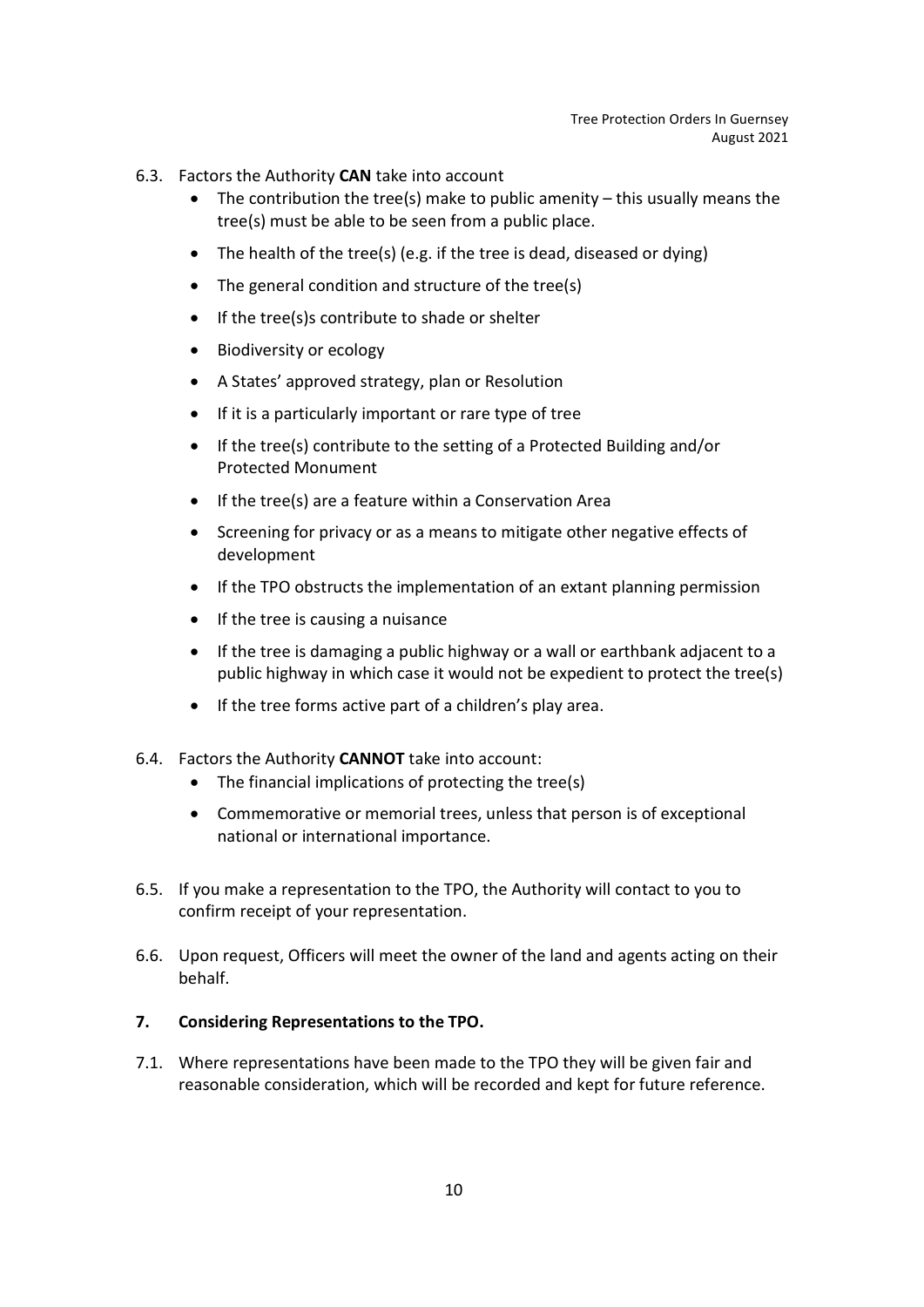7.2. Where objections to the TPO are made on the grounds of the heath of the tree and/or its condition, then specialist advice will usually be needed (e.g. from an Aborist).

# 8. Confirming or Revoking the TPO.

- 8.1. When a TPO has been made, it must be confirmed (with or without modifications) or revoked within six months of the letter to the landowner or Gazette Notice (whichever is later). The Authority will regard the six month deadline as a maximum and therefore will confirm the TPO, or not confirm the TPO, as soon as practically possible.
- 8.2. The decision to confirm or revoke a TPO will be:
	- delegated to Officers where no objections have been received;
	- made by the Development & Planning Authority Committee where objections have been received.

## 9. Informing the Landowner and Representors of the Decision.

9.1. Once a decision has been made to confirm the TPO, with or without modification, or revoke the TPO the Authority must inform the landowner in writing. If the landowner has objected to the TPO, the Authority will also set out how the objections have been considered. The Authority will also inform any representors and the person who initiated the TPO.

## 10. Keeping the Register of Tree Protection Orders Up to Date.

- 10.1. The Authority is required to maintain the Register of Tree Protection Orders. Therefore, if a tree(s) no longer merits protection, a landowner can request that the TPO is revoked. Such requests must be made to the Development and Planning Authority in writing and supported by a statement setting out why the tree does not contribute to public amenity and/or it is not expedient to protect the tree (see Section 4 of this document). The Authority's decision will be final and there is no appeal against this decision.
- 10.2. In the following circumstances a planning application, instead of a request to revoke the TPO, should be made:
	- a) any harm or damage being caused or likely to be caused by the tree to buildings or structures;
	- b) the tree is in poor health;
	- c) the tree(s) is causing a nuisance (e.g. overshadowing or falling leaves);
	- d) the tree(s) will be removed to re-plant another tree(s);

## 11. Conclusion